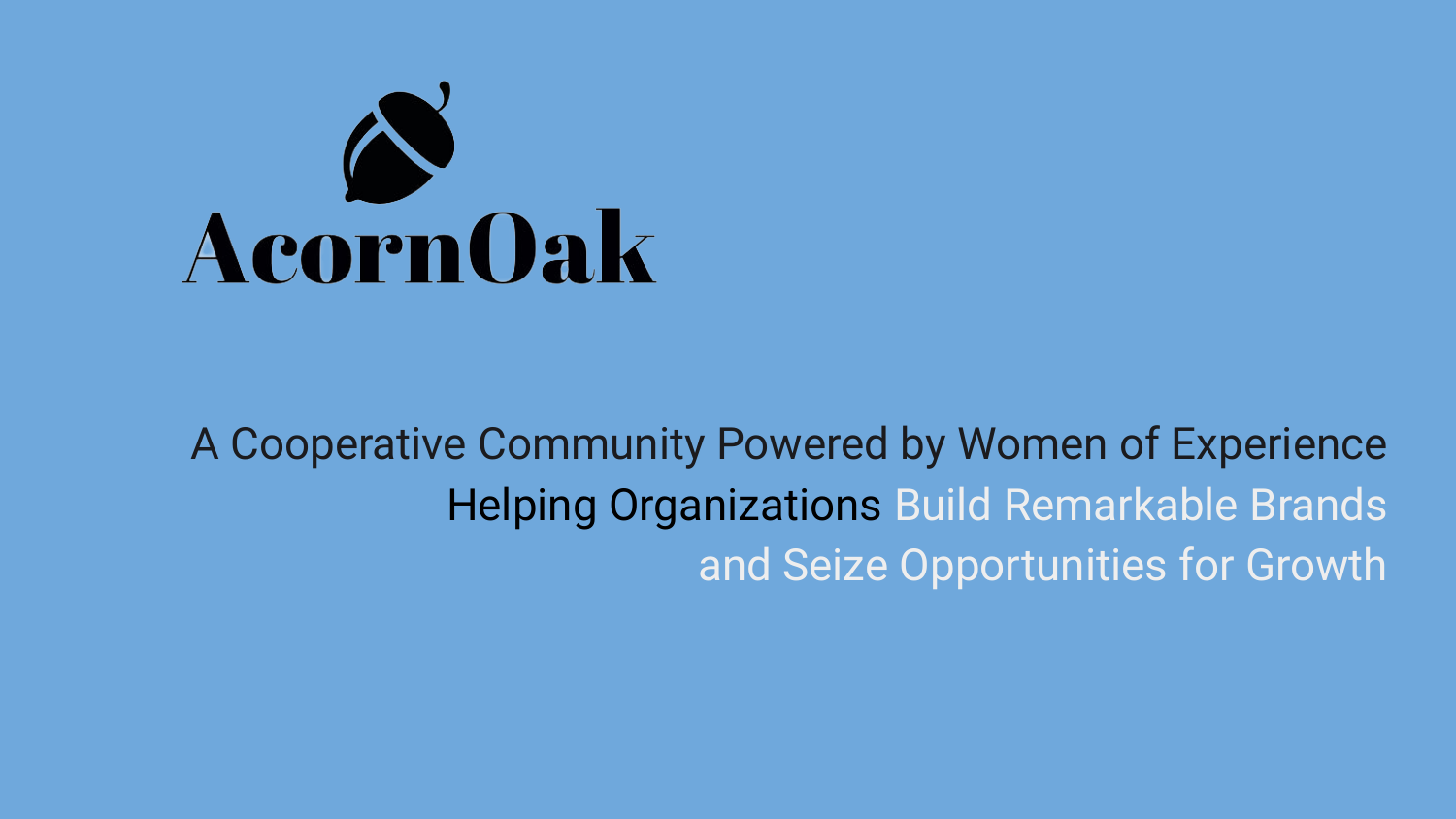

*Presents*

# AcornBoost Alliance Program

Partnering to Build the Next Generation of Start-ups and Stronger Communities of Client Portfolio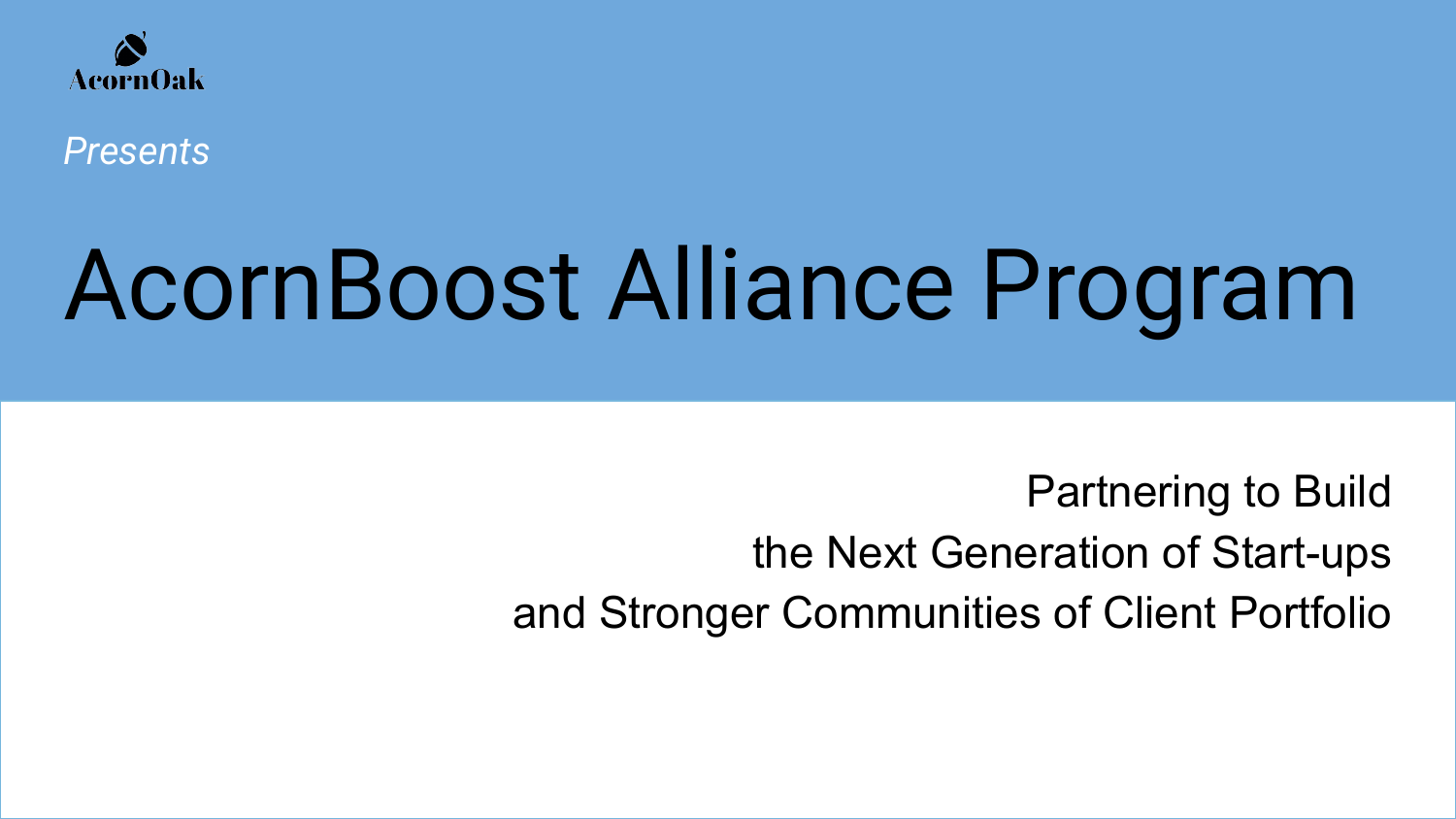### We aren't your typical digital marketing firm.

Unlike other firms, we are grounded in social responsibility and ethical, mindful leadership.

We **co-create** with entrepreneurs and SMBs driven by a desire to build transparent, trustworthy, artful, and evolving businesses.

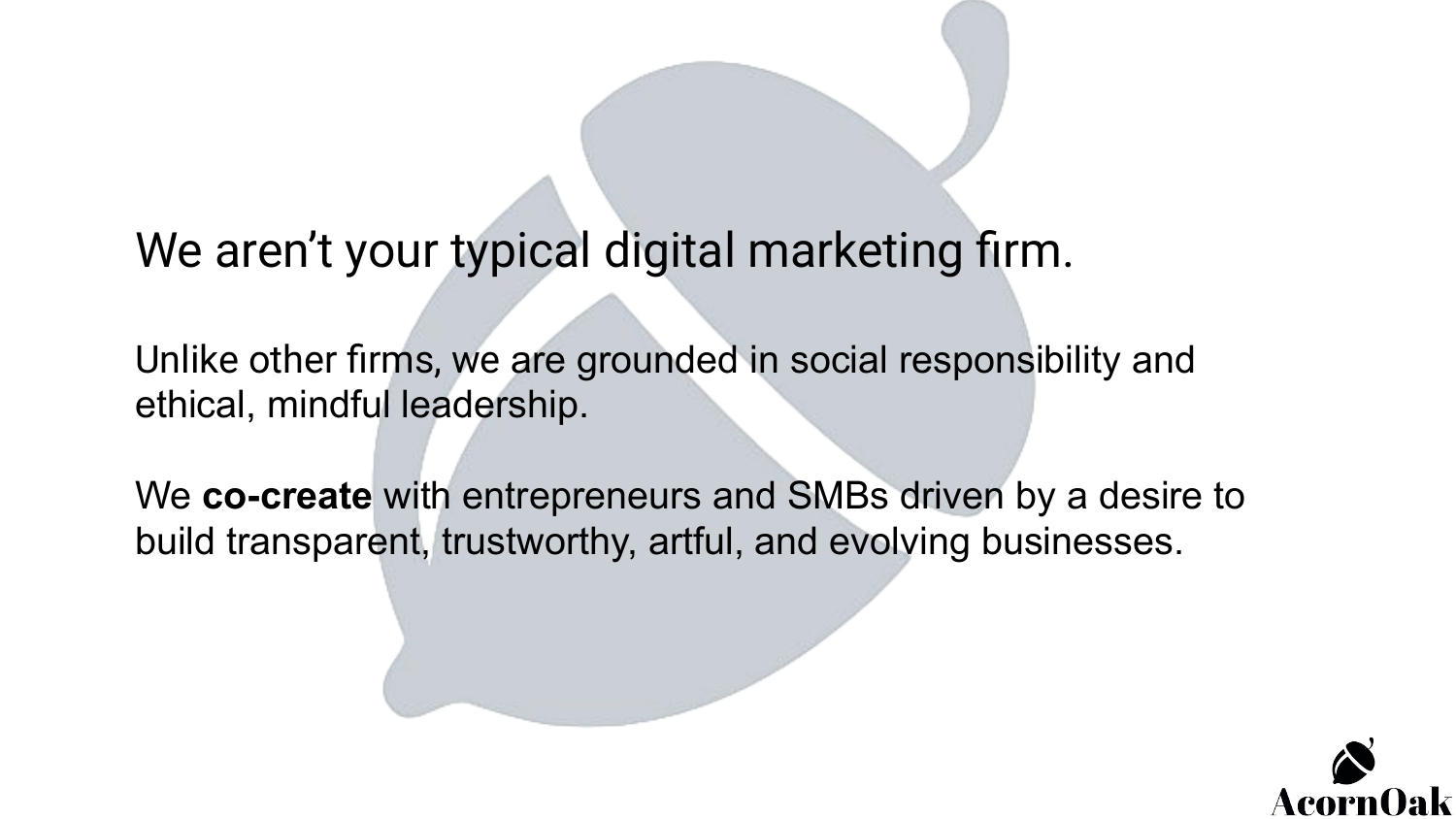#### **AcornBoost** is an alliance program for like-minded partners and their clients.

We build and nurture relationships through co-creation to develop a network of allies that share their strengths to mutually ellevate and promote each other.

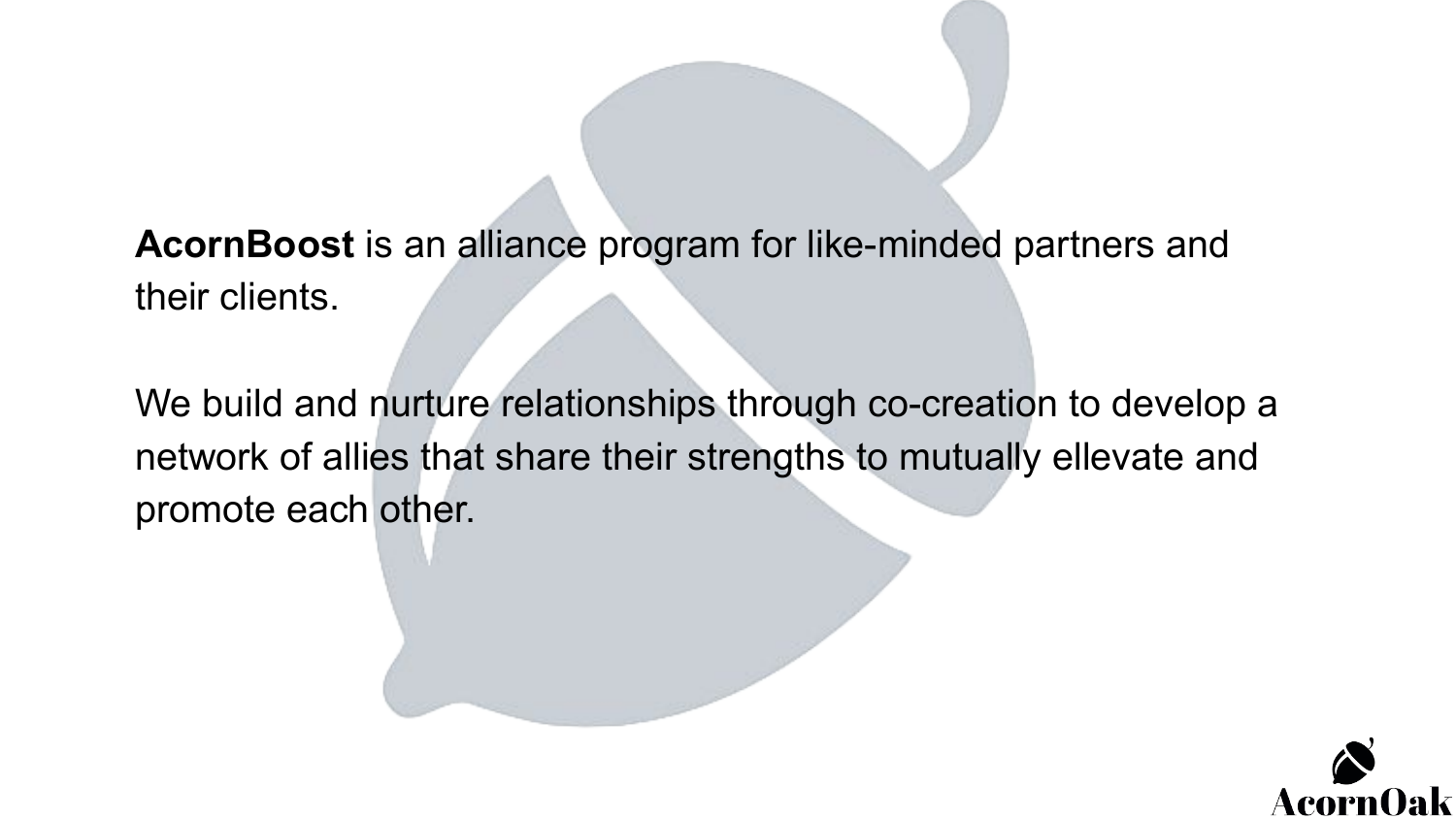## Our Core Offerings.

- + Game-changing business strategy and marketing support to benefit firms seeking significant change or growth in four key areas:
	- 1. Business Strategy
	- 2. Brand Awareness
	- 3. Lead Generation
	- 4. Creativity and Innovation

+ We bring **years of experience**  and a diverse array of innovative digital service packages that empower organizations to thrive in our disrupted global economy.

 $\overline{a}$ 

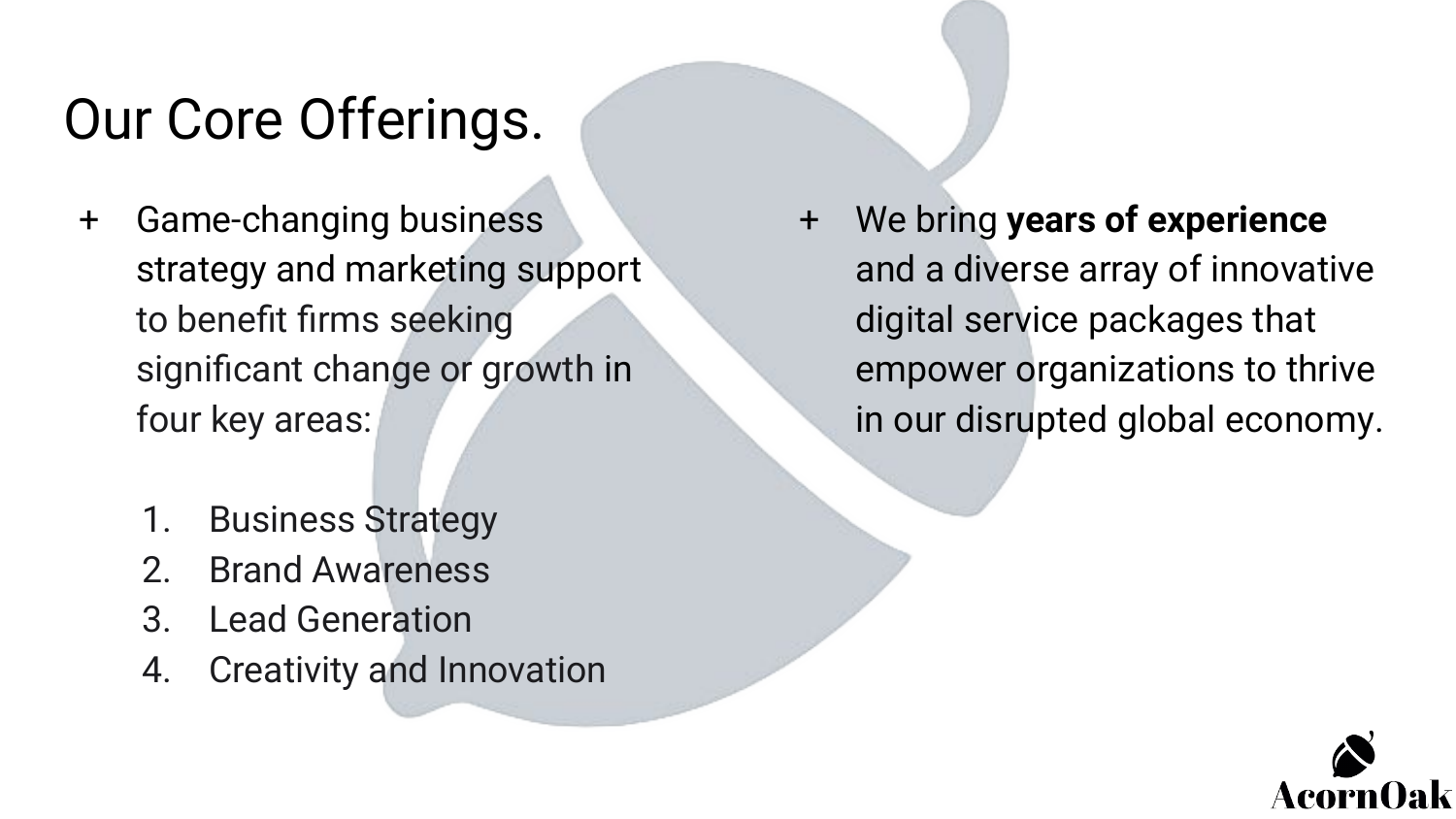

## Alliance Program Benefits.

#### **For Incubators**

- + Kick-off with a complimentary 2-hour brainstorming and strategic analysis session.
- + Explore barter arrangements, based on relative strengths, to nurture mutual client relationships.
- + Expand through co-created joint offerings--from collaborative digital service packages to innovative products.

#### **For Startups**

- + Cost-effective consulting performed on a part-time basis; an efficient, affordable framework for growing firms.
- + Support women to proactively participate in the movement toward a more balanced world.
- + Gain deep understanding of customers' behavior and minds, with our unique approach to values and purpose alongside profit.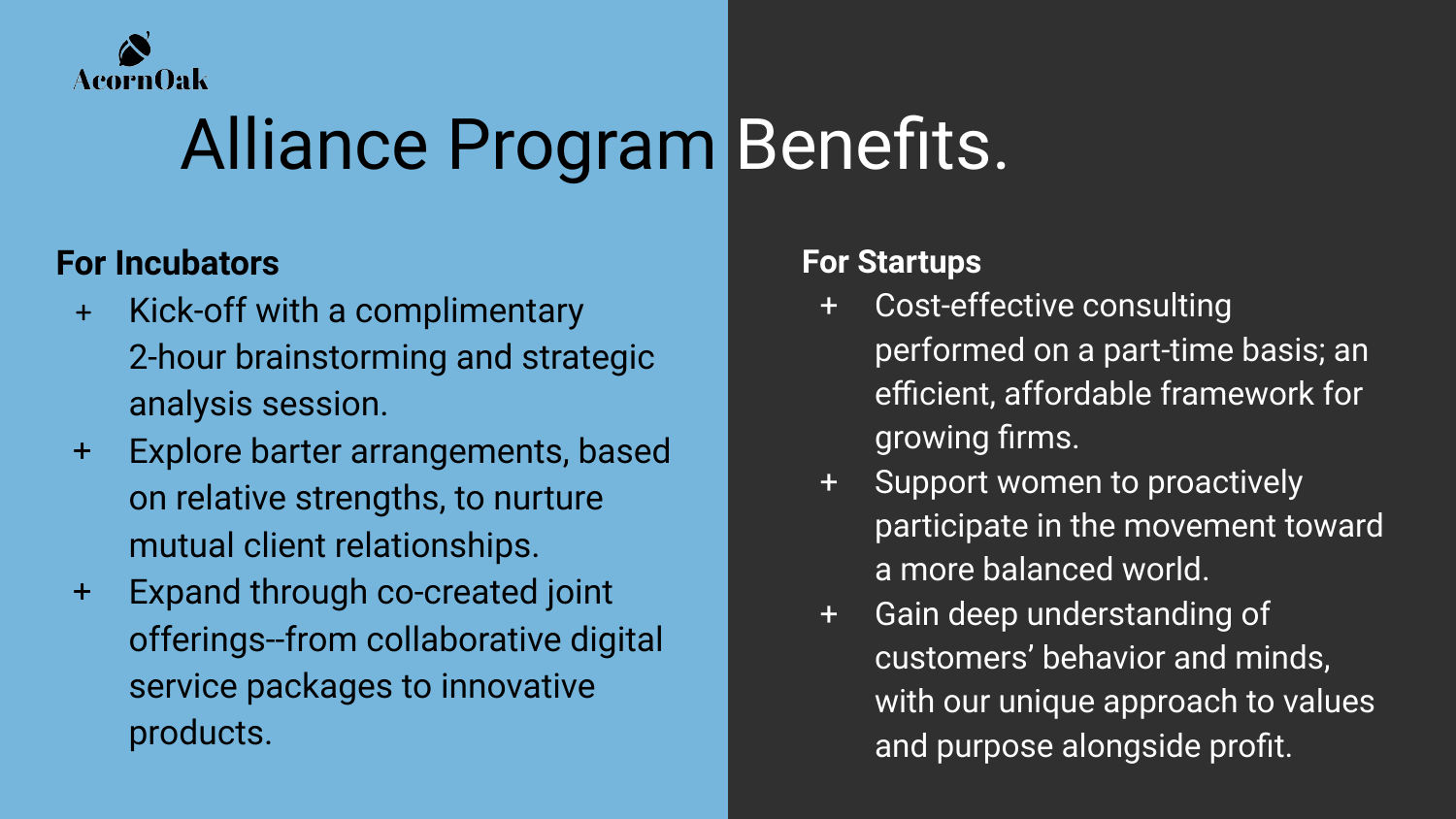

## What Are the Next Steps?

- + Co-sign the **AcornBoost** Alliance Charter Agreement and NDA.
- Add respective logos on website, accompanied by announcements on social media.
- + AcornOak's team gets to work with the complementary strategic assessment to help your team to gain business clarity or solve a business challenge (AcornStart is our \$495 package).
- + Our collaboration will lead to a targeted project to build our alliance and collaborate in a win-win-win relationship.

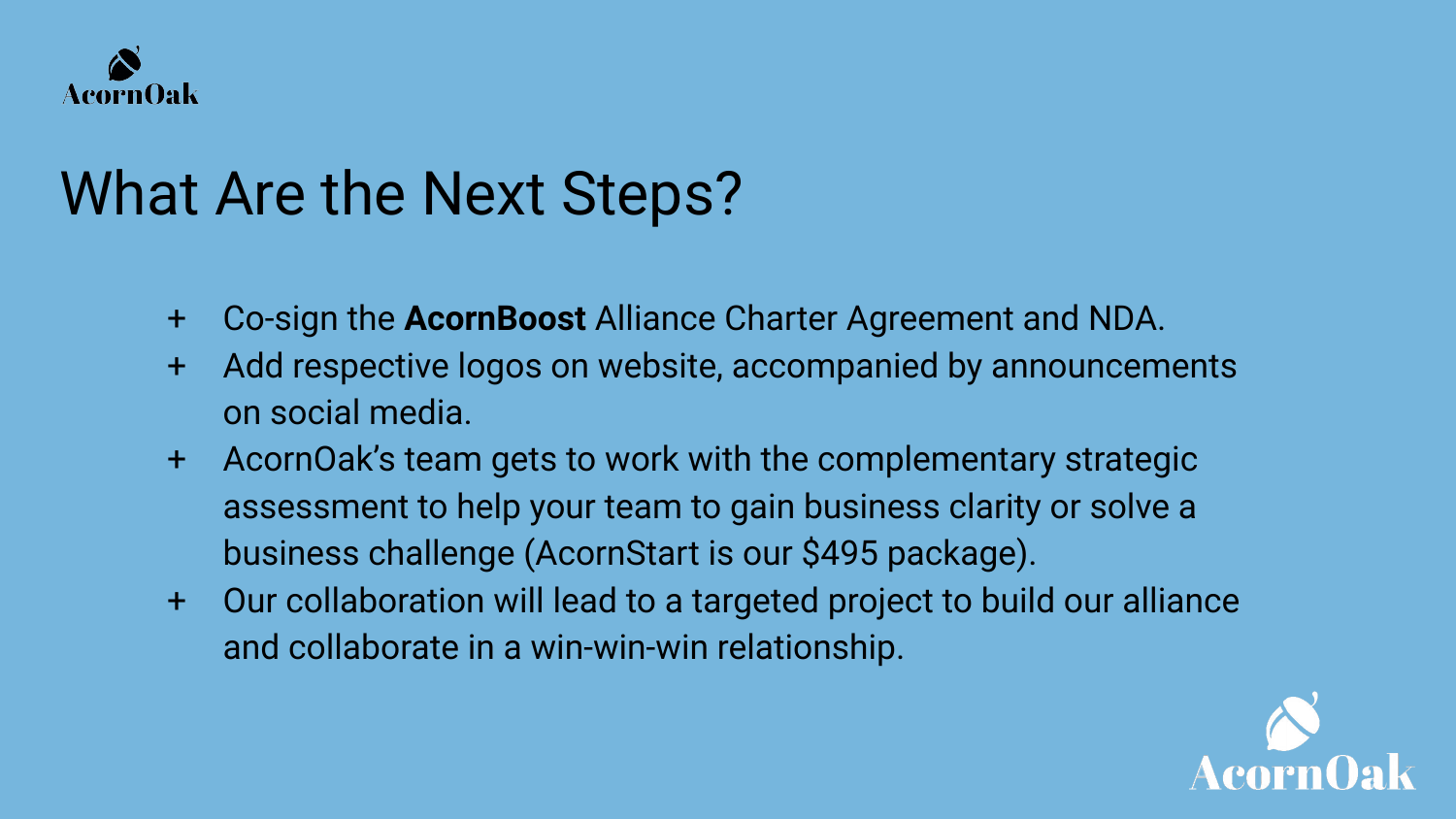## What Our Clients Say

*"AcornOak has a wide knowledge of online tools and metrics, a highly developed grasp of the elements and process of creating a sales funnel."* 

Bill Anderson, Art Guard CEO.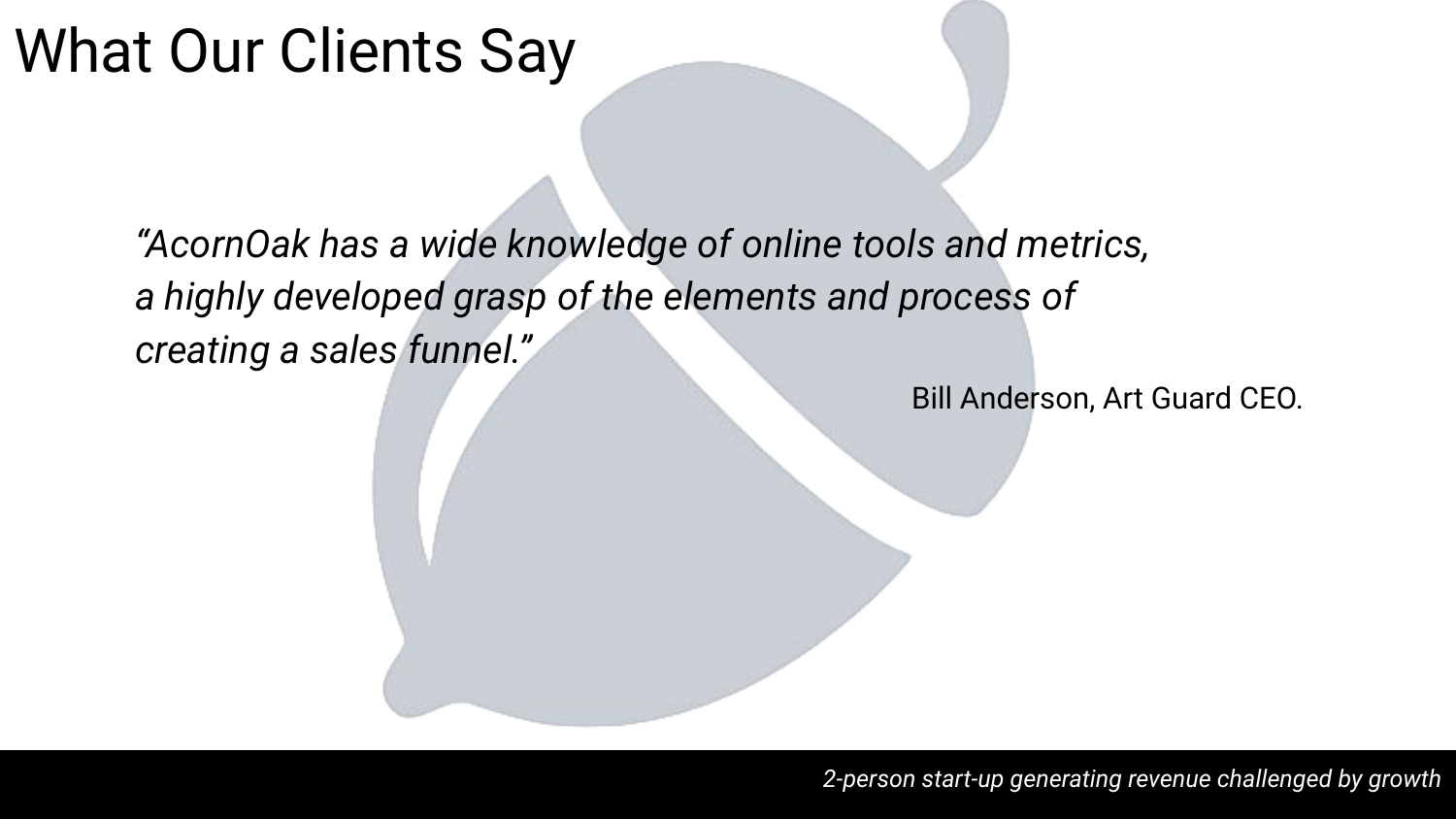## What Our Clients Say

*"They brought order and collaboration to a group and in the end we came away with a thoughtful and executable foundation in the way we will look to define our brand, launch our story, and spend our digital dollars."*

Nina Boone, Umbrelly Welly Founder & CEO

*A 5-person startup post-seed and pre-launch challenged by brand and market positioning*